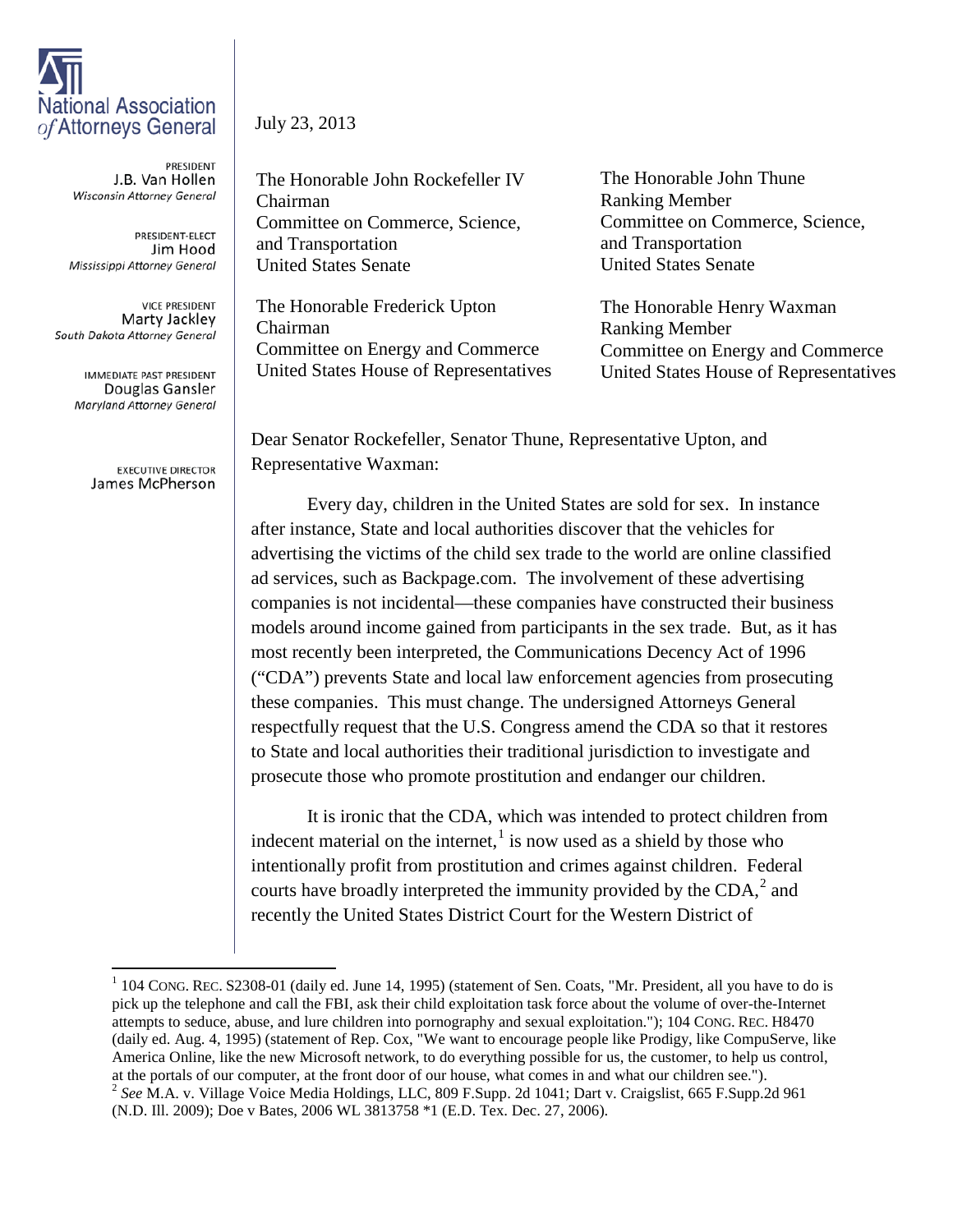Washington held that the CDA preempts state criminal law.<sup>[3](#page-1-0)</sup> As online advertising of child prostitution goes unchecked, sex traffickers are able to expand their businesses, magnifying the scope of the problem. In the last few months alone, law enforcement agencies throughout the nation have linked sex-trafficking operations to internet advertisers. For example, on March 28, Miami police arrested a man for advertising the sex services of a 13-year-old girl on Backpage.com. The perpetrator had tattooed his name across the girl's eyelids, marking her as his property.<sup>[4](#page-1-1)</sup> Two months earlier, two men were arrested in Fairfax County, Virginia for prostituting four minors on Backpage.com.<sup>[5](#page-1-2)</sup> And on April 10, four males and one female were arrested in St. Paul, Minnesota for running a prostitution ring of eight girls and women ages 15 to 40. The girls and women were advertised on Backpage.com.<sup>[6](#page-1-3)</sup> These examples offer just a small sampling of the countless instances of child sex trafficking that occurs every day in the United States.

In order to better combat such crimes, we recommend that 47 U.S.C.  $\S 230(e)(1)$  be amended to the following (added language in bold):

> Nothing in this section shall be construed to impair the enforcement of section 223 or 231 of this title, chapter 71 (relating to obscenity) or 110 (relating to sexual exploitation of children) of Title 18, or any other Federal **or State** criminal statute.

Federal enforcement alone has proven insufficient to stem the growth of internetfacilitated child sex trafficking. Those on the front lines of the battle against the sexual exploitation of children—State and local law enforcement—must be granted the authority to investigate and prosecute those who facilitate these horrible crimes.

Respectfully,

Chris Koster Marty Jackley

rell

Missouri Attorney General South Dakota Attorney General

<span id="page-1-0"></span><sup>3</sup> Backpage.com, LLC v. McKenna, 881 F.Supp.2d 1262 (W.D. Wash., July 27, 2012).

<span id="page-1-1"></span><sup>&</sup>lt;sup>4</sup> David Ovalle, *Police: Miami Pimp Forced Teen to Tattoo His Name on Her Eyelids, THE MIAMI HERALD, March* 28, 2013, available at http://www.miamiherald.com/2013/03/28/3312163/police-miami-pimp-forced-teen.html. (Last visited, April 12, 2013).

<span id="page-1-2"></span><sup>5</sup> Pamela Brown, *Police Bust Prostitution Ring in Herndon,* ABC 7, Janurary 11, 2013, available at http://www.wjla.com/articles/2013/01/police-bust-prostitution-ring-in-herndon--83981.html. (Last visited, April 12, 2013).

<span id="page-1-3"></span><sup>6</sup> Emily Gurnon, *St. Paul Prostitution Ring Busted; Young, Vulnerable Girls Trafficked, Charges Say,* ST. PAUL PIONEER PRESS, April 10, 2013, available at http://www.twincities.com/ci\_22994804/st-paul-sex-ring-preyedvulnerable-young-women. (Last visited, April 12, 2013).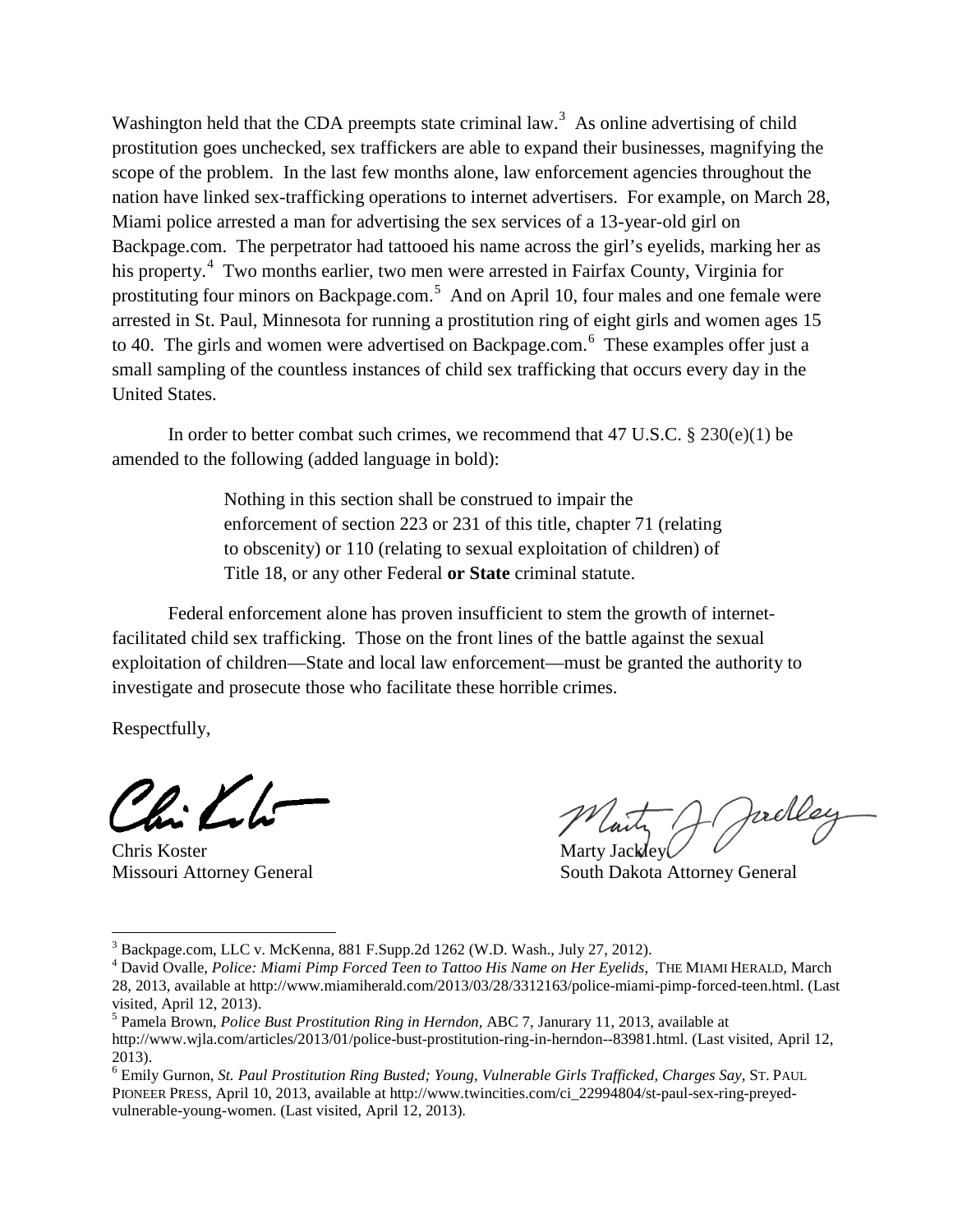$\lambda$  t W. F. Bob Ferguson ( ) Luther Strange

Washington Attorney General **Alabama Attorney General** 

Michael Geraghty Tom Horne

with Wales

Dustin McDaniel Kamala Harris

ether L W.

Bondi

Florida Attorney General Georgia Attorney General

Lenny Rapadas David Louie Guam Attorney General **Hawaii Attorney General** 

 $\pmb{\mathcal{L}}$ 

Lawrence Wasden **Lisa Madigan** 

toel

Gregory Zoeller Tom Miller Indiana Attorney General Iowa Attorney General

enk Schmilt

ran

 $\circ$ om

Alaska Attorney General **Arizona Attorney General** Arizona Attorney General

 $\sim$   $\sim$ amor

Arkansas Attorney General California Attorney General

peph R. Birlen, III

John Suthers Joseph R. "Beau" Biden III<br>Colorado Attorney General Delaware Attorney General Delaware Attorney General

S. Olana

Pamela Jo Bondi Samuel S. Olens

Idaho Attorney General Illinois Attorney General

Jyn

Derek Schmidt Derek Schmidt Jack Conway

Kansas Attorney General Kansas Attorney General Kentucky Attorney General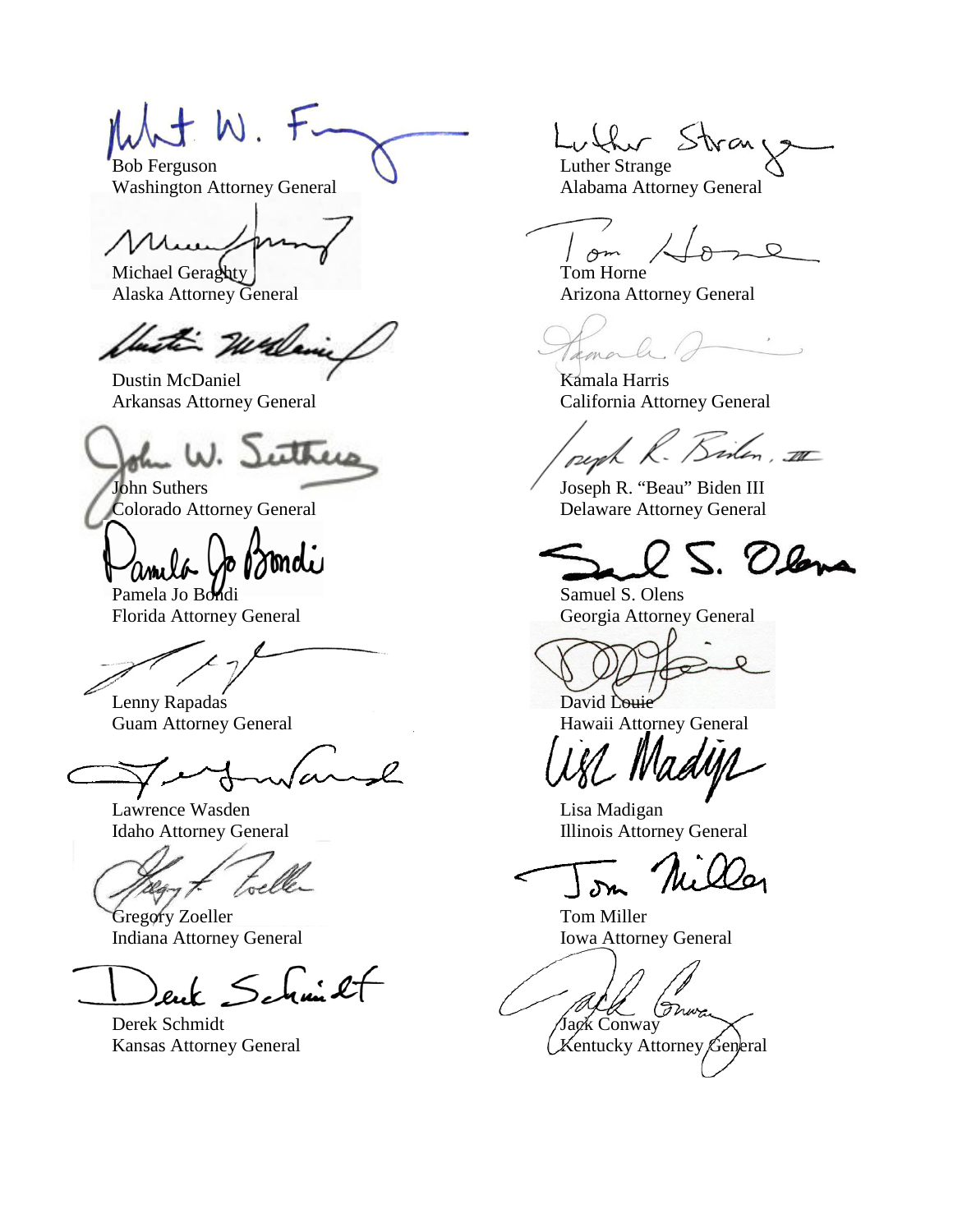James "Buddy" Caldwell Janet Mills Louisiana Attorney General Maine Attorney General

los Honsle

Douglas F. Gansler Martha Coakley

wetle

Bill Schuette Lori Swanson

In that

Jim Hood Tim Fox Mississippi Attorney General Montana Attorney General

runin Jon Bruning Cortez Masto

Nebraska Attorney General Nevada Attorney General

Joseph Foster Monet Townshire Attorney General Monet Acting New Jerse

New Mexico Attorney General New York Attorney General

Roy Cooper North Carolina Attorney General North Dakota Attorney General

rustae/ De

Mike DeWine Scott Pruit

ant 1 mills

Mattim Coakley

Maryland Attorney General Massachusetts Attorney General

-asch

Michigan Attorney General Minnesota Attorney General

Acting New Jersey Attorney General

Gary King  $\bigotimes$  Eric T. Schneiderman

 $M\!M$ 

 $\sim$ t v

Ohio Attorney General Oklahoma Attorney General